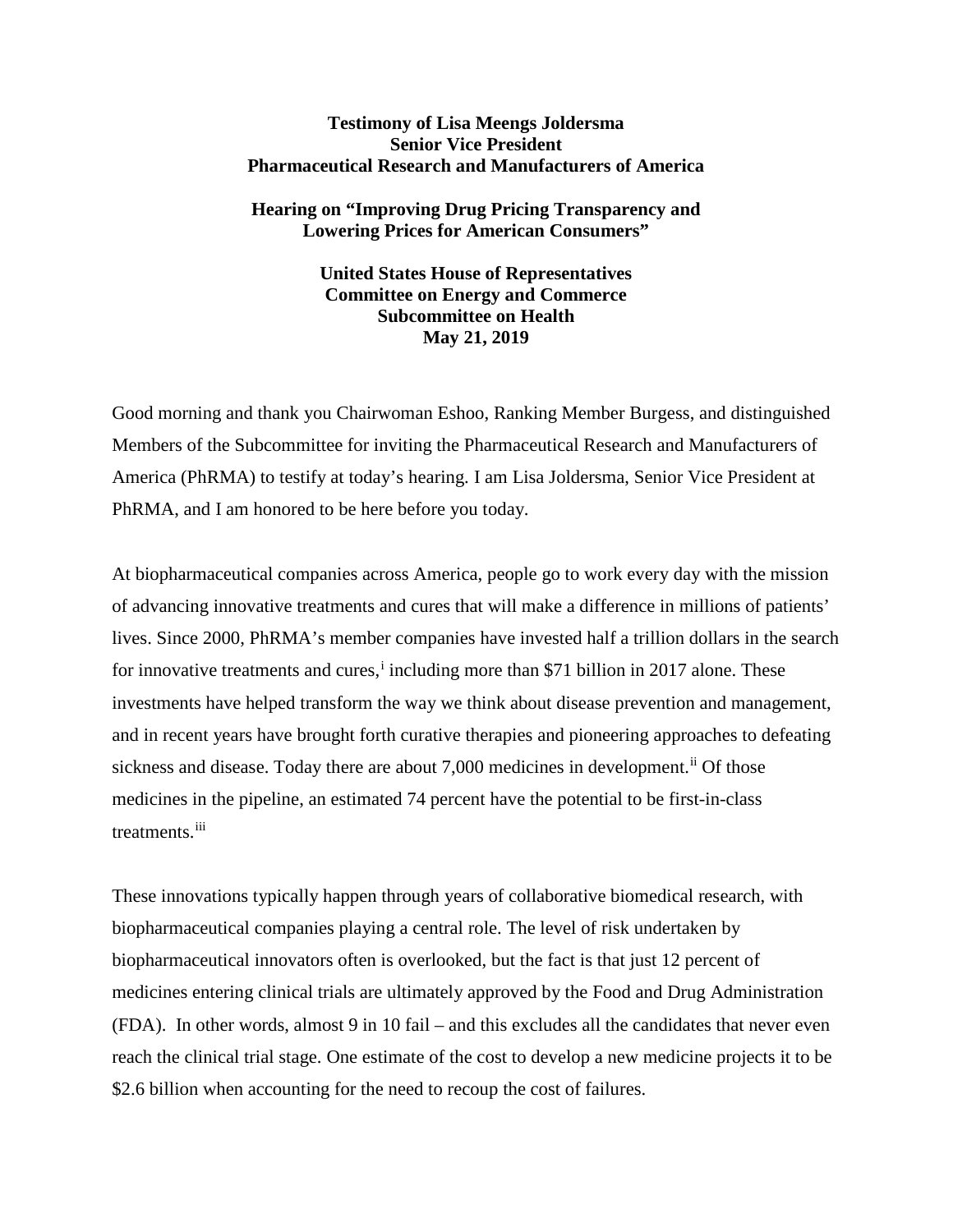Continued advances in medicines are indispensable to addressing some of our society's biggest health and economic challenges. While medicines' role in effective health care has grown and many new treatments and cures have been brought to patients over the years, medicines have remained a consistent 14 percent of total United States (U.S.) health spending.<sup>iv</sup> However, even though net costs for brand medicines are growing at the slowest rate in years, patients often are unable to access the therapies they need due to cost burden.

Many factors impact what a patient pays for medicine. A product's list price – or "wholesale" acquisition cost" – is one factor, but other factors are also important, including insurance plan design, formulary placement, and whether there are assistance programs available. PhRMA applauds the subcommittee for ongoing interest in making prescription drugs more accessible and affordable for all Americans. PhRMA shares that goal. Thank you for bringing a broad range of stakeholders to the table for these important discussions – both today and at last week's hearing.

### **Transparency**

Several of the measures highlighted for discussion today call for greater transparency from manufacturers and pharmacy benefit managers. PhRMA supports greater transparency across the health care market. In fact, we have taken steps – voluntarily – to provide public access to information that patients may need or want when making health care decisions. Our Medicine Assistance Tool, or MAT, is an online platform that complements our member companies' [new](https://www.phrma.org/press-release/phrma-members-take-new-approach-to-dtc-television-advertising)  [approach to direct-to-consumer \(DTC\) television advertising](https://www.phrma.org/press-release/phrma-members-take-new-approach-to-dtc-television-advertising) announced in October 2018. As part of this effort, the PhRMA board of directors adopted enhancements to its voluntary DTC principles to state that "[a]ll DTC television advertising that identifies a prescription medicine by name should include direction as to where patients can find information about the cost of a medicine, such as a company-developed website, including the list price and average, estimated, or typical patient out-of-pocket costs, or other context about the potential cost of the medicine." MAT provides patients, caregivers and providers with links to these new websites and includes a search engine to connect patients with medicine-specific financial assistance programs. In addition, MAT has resources to help patients navigate their insurance coverage, found at [www.MAT.org.](http://www.mat.org/)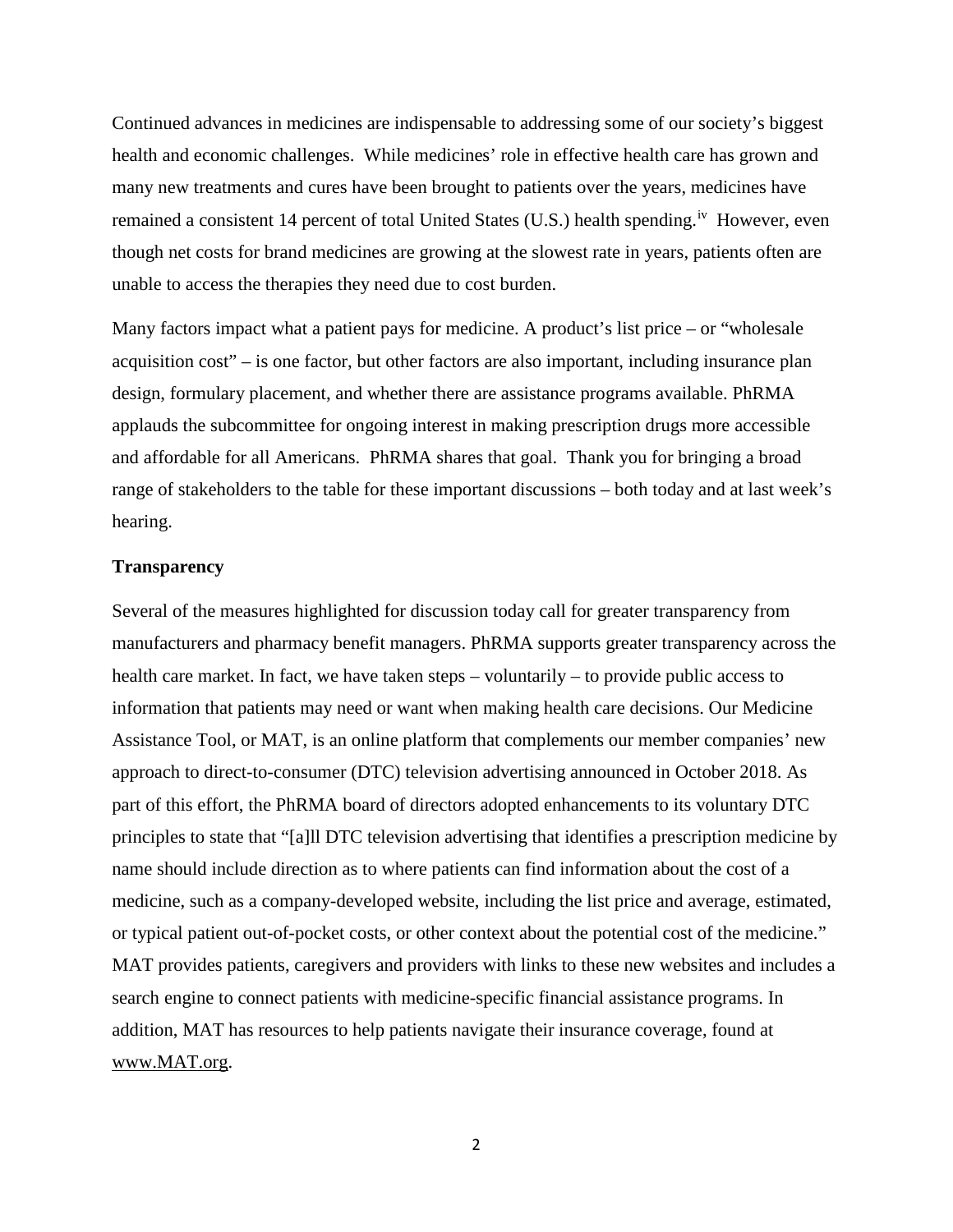PhRMA recognizes that many policymakers have already taken steps towards legislating greater transparency for manufacturers. We would not presume that MAT is a substitute for those approaches or that it will satisfy individual every member's goals. We do hope, however, that it demonstrates the sincerity with which PhRMA enters this discussion. We are committed to working with Congress to take meaningful steps to address patient concerns.

When considering legislative approaches to transparency – including the several states that have passed or considered transparency measures – three, high-level questions help shape PhRMA's thinking. First, is the proposal likely to yield information that will be meaningful or useful to patients? Second, does the proposal give individual manufacturers clear notice about the scope of information at issue and would it be reasonable to implement? And third, is there adequate protection for confidential and proprietary information or could there be unintended consequences in the market as a result of the disclosure of certain types of information? PhRMA also strongly believes that transparency efforts should look beyond manufacturers and consider the role several other entities play in shaping drug spending, including pharmacy benefit managers (PBMs), health insurers, and even hospitals.

#### **Additional reforms needed to promote affordability for patients**

Greater transparency can help promote better decision making and affordability, but two additional – and more significant – issues could negatively impact affordability for patients: misaligned incentives in the prescription drug distribution and payment system, and increased shifting of costs onto patients.

## Many Patients Do Not Directly Benefit from Significant Price Concessions in the Market Today

Since the beginning of the Medicare Part D program in 2006, it has been a resounding success. According to Congressional Budget Office (CBO) estimates, total Part D costs were 45 percent  $(\$349$  billion) lower than projected for the initial 2004 to 2013 forecast period.<sup>[v](#page-7-4)</sup> Average monthly beneficiary premiums are  $$32.50$  in 2019,<sup>[vi](#page-7-5)</sup> substantially lower than the  $$54.47$ originally projected.<sup>[vii](#page-7-6)</sup> Powerful Part D purchasers negotiate discounts and rebates with manufacturer and the Medicare Trustees report that "many brand-name prescription drugs carry substantial rebates,"<sup>[viii](#page-7-7)</sup> which have increased each year of the program.<sup>[ix](#page-7-8)</sup> However, patients do not always benefit directly from these rebates in the form of lower cost sharing, resulting in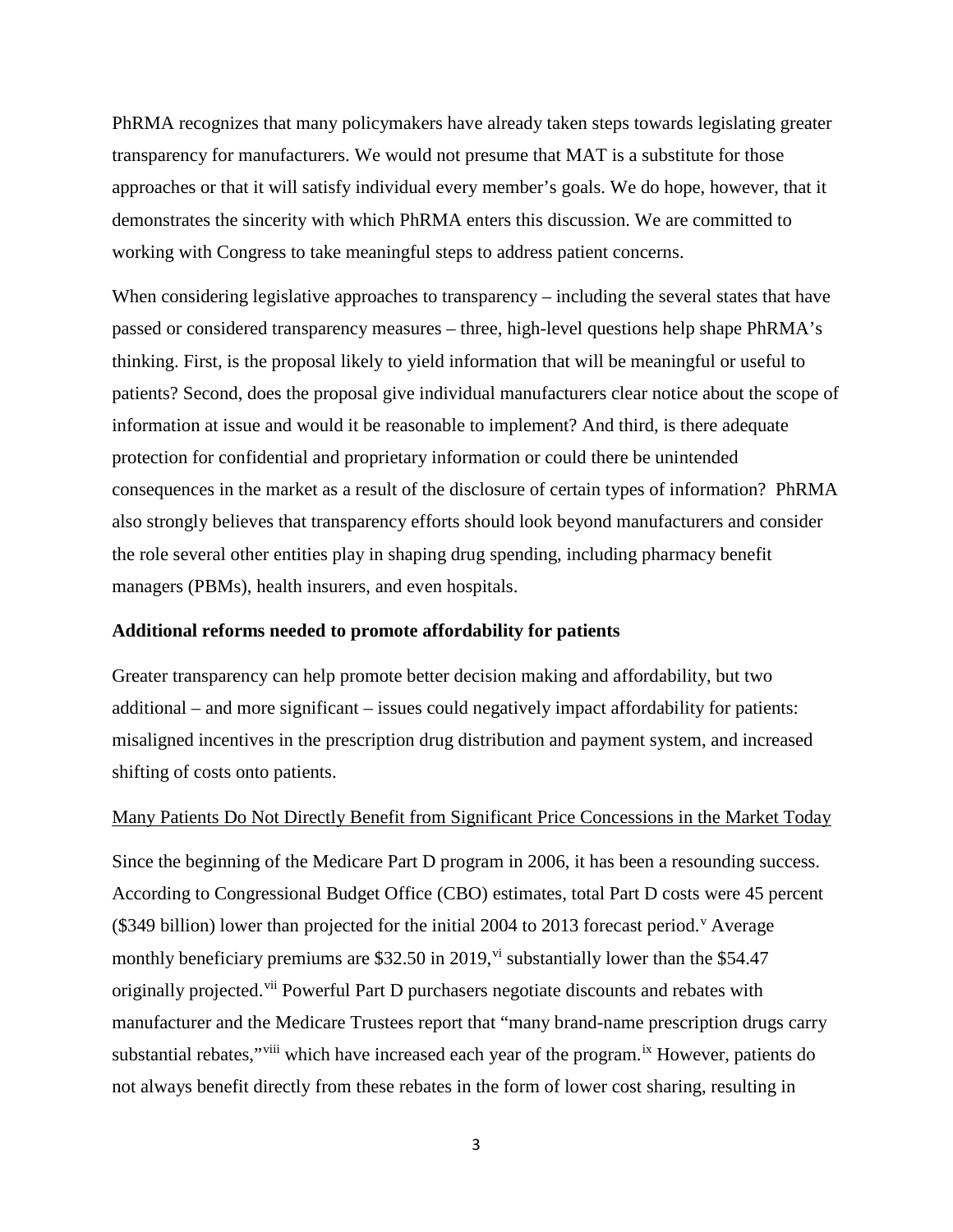affordability challenges for some Part D beneficiaries taking brand-name medicines with large manufacturer discounts.

To improve patient affordability, more of the discounts and rebates insurers and PBMs negotiate with biopharmaceutical companies should be shared directly with patients at the point-of-sale. Once medicines are researched, developed, and approved for use, the process by which prescription medicines move from biopharmaceutical manufacturers to patients involves multiple stakeholders and numerous financial transactions. This process has evolved significantly in recent years, as supply chain entities have grown to play a larger role in drug distribution and payment. In fact, three large, sophisticated PBMs manage more than 75 percent of all prescriptions filled.<sup>[x](#page-7-9)</sup> They use brand competition to obtain discounts from manufacturers and take full advantage of the presence of generics to drive savings. In fact, the use of generic medicines, which accounts for 90 percent of prescription medicines dispensed in the U.S., saved \$1.79 trillion between 2008 and 2017,<sup>[xi](#page-7-10)</sup> and these dynamics will continue to produce savings. Between 2019 and 2023, competition from generics and biosimilars is expected to result in an estimated \$105 billion reduction in U.S. brand sales.<sup>[xii](#page-7-11)</sup> Additionally, biosimilar competition in the biologics market will increase substantially over time as the market matures.<sup>[xiii](#page-7-12)</sup> There is no similar type of cost containment for other health care services.

Consolidation and increased negotiating power give middlemen like PBMs leverage to extract growing price concessions from manufacturers. The magnitude of these rebates, discounts, and other reductions in price have more than doubled since 2012, totaling over \$166 billion in 2018.<sup>[xiv](#page-7-13)</sup> For certain medicines used to treat chronic conditions like asthma, high cholesterol, hepatitis C, and diabetes, these discounts and rebates can reduce list prices by as much as 30 to 70 percent.<sup>[xv](#page-7-14)</sup> According to a study by the Berkeley Research Group, on average, more than onethird of the initial list price of a brand medicine is rebated back to insurance companies, PBMs, and the government, or retained by other stakeholders along the biopharmaceutical supply chain.[xvi](#page-7-15)

Even though payers often receive deep discounts on a brand medicine's price, they rarely directly pass along those savings to the patients obtaining those medicines at the pharmacy counter. Instead, health plans typically use some portion of negotiated rebates to reduce premiums for all enrollees. As the actuarial firm Milliman has pointed out, this dynamic results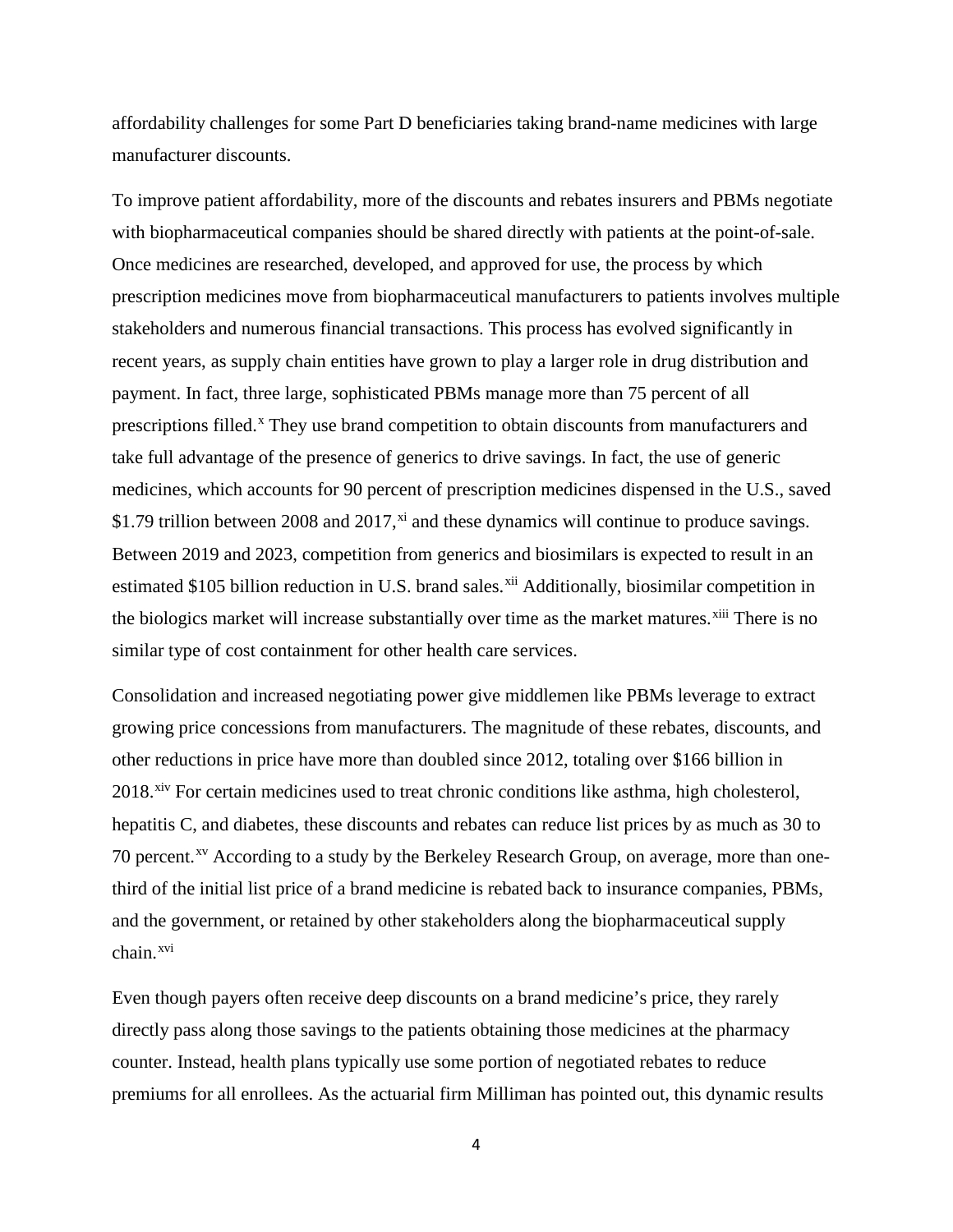in a system of "reverse insurance" where payers require sicker patients using brand medicines with rebates to pay more out-of-pocket, while rebate savings are spread out among all health plan enrollees in the form of lower premiums.<sup>[xvii](#page-7-16)</sup> Asking sicker patients with high medicine costs to subsidize premiums for healthier enrollees is the opposite of how health insurance is supposed to work.

This problem is particularly striking for patients with diabetes taking insulin. Robust competition among insulin manufacturers has resulted in increasing levels of discounts and rebates that have kept net prices flat to declining over the past several years.<sup>xviii</sup> [T](#page-7-17)hat is because payers leverage competition among a broad range of long-, short-, rapid-acting insulin to negotiate lower prices. These dynamics can lower the net price of insulin by 70 percent or more.<sup>[xix](#page-7-18), [xx](#page-7-19)</sup> Although media reports commonly give the false impression that biopharmaceutical companies retain all revenue from list price increases, flat net price growth indicates that all or almost all of insulin list price increases are returned to payers, the government, and other medicine supply chain entities through rebates, fees, or other discounts.

While robust competition in the market has been successful in constraining net prices for insulins, government and industry analysts have observed that supply chain intermediaries may have incentives to favor medicines with high list prices and large rebates,<sup>[xxi](#page-7-20)</sup> leading to affordability challenges for patients who pay cost sharing based on the list price. Helping patients access the treatments they need by passing through rebates at the point-of-sale to reduce patient cost sharing could improve medicine adherence for conditions like diabetes, which could ultimately generate savings by reducing costly avoidable health complications. A recent study by IHS Markit found that passing through a share of rebates to Medicare Part D patients taking diabetes medicines could reduce overall health care spending (including spending in Parts A and B) for Medicare beneficiaries with diabetes by \$20 billion over the next 10 years.<sup>[xxii](#page-7-21)</sup>

A proposed rule from the U.S. Department of Health and Human Services' (HHS) Office of the Inspector General (OIG)<sup>xx[i](#page-7-22)ii</sup> is an important step towards an improved Part D program. OIG reports that, on average, Medicare Part D beneficiaries who do not receive low-income subsidies (LIS) would pay 10 to 19 percent less in cost sharing over the next 10 years under the Administration's proposed system to encourage upfront discounts.<sup>[xxiv](#page-7-23)</sup> And patients who take brand medicines with relatively large rebates, such as medicines for diabetes, would be likely to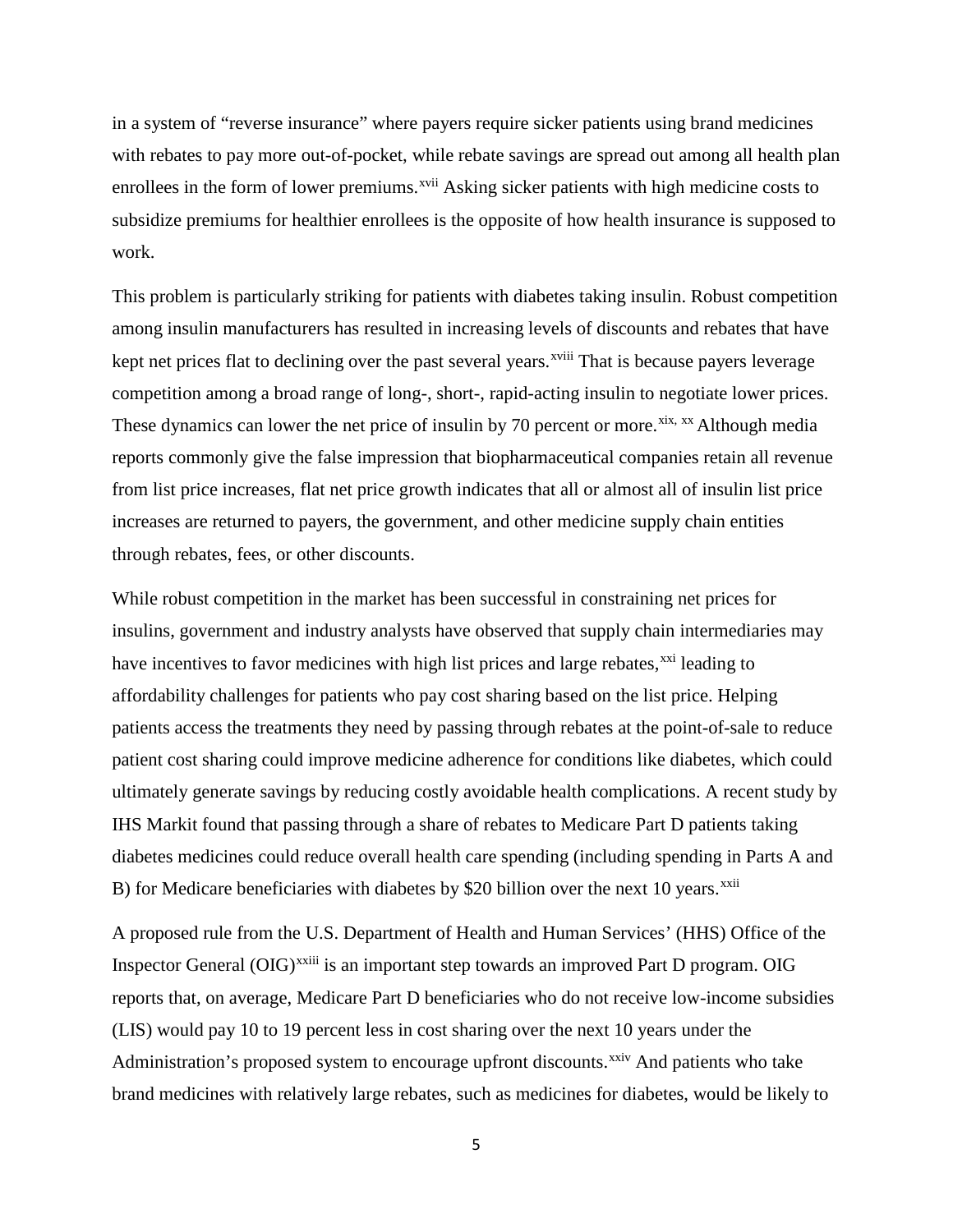see larger-than-average reductions in out-of-pocket costs because they would now directly benefit from those rebates.<sup>[xxv](#page-7-24)</sup>

The principles underlying the OIG's proposed rule to reform the rebate system could restore payers' incentives to favor lower cost medicines while strengthening incentives to negotiate deep discounts on medicines. In the absence of the existing rebate system, Part D plans would still have strong incentives to minimize costs. As Milliman notes, plans would be incentivized to achieve lower net costs to minimize premium increases and maintain LIS auto-enrollment.<sup>[xxvi](#page-7-25)</sup> due to the [i](#page-7-26)ncentives for plans to achieve lower net costs. *xxvii* Actuaries have also suggested that under the changes proposed by the OIG, some manufacturers "may have more success marketing biosimilars in Part D if manufacturer rebates are eliminated,"

### Increased Cost-Shifting to Patients

A growing distortion in the market is the increased shifting of costs to patients. Patients pay cost sharing for health care services, including prescription medicines, through deductibles, copays, and coinsurance. When a patient fills a prescription in the deductible phase, the patient pays the entire list price of the medicine up to the deductible amount. Patients with copays pay a fixed amount for each prescription (e.g., \$30), while those with coinsurance pay a percentage of the medication's total list price (e.g., 30 percent).

In the last decade, in the commercial market, the share of patient out-of-pocket drug spending represented by coinsurance has more than doubled, while the share accounted for by deductibles has tripled.<sup>xxviii</sup> [S](#page-7-27)ince 2006, deductibles for patients in employer health plans have increased by keep patients out of the hospital.<sup>xxxii</sup> 300 percent.<sup>[xxix](#page-8-0)</sup> Patient out-of-pocket spending on coinsurance has increased 67 percent while spending on copays has decreased.<sup>[xxx](#page-8-1)</sup> The share of employer health plans requiring a deductible for prescription medicines has more than doubled from 23 percent in 2012 to 52 percent in 2017.<sup>[xxxi](#page-8-2)</sup> As one recent analysis shows, patients are required to pay 12 percent of overall pharmaceutical costs versus only 4 percent of hospital costs – even though medicines can help

Deductibles and coinsurance leave patients with high and often unpredictable costs, particularly for their medicines. Average commercially insured patient out-of-pocket costs for deductible and coinsurance claims for brand medicines are much higher than copay claims. $\frac{x}{x}$ <sup>xxxiii</sup> [I](#page-8-3)n 2017,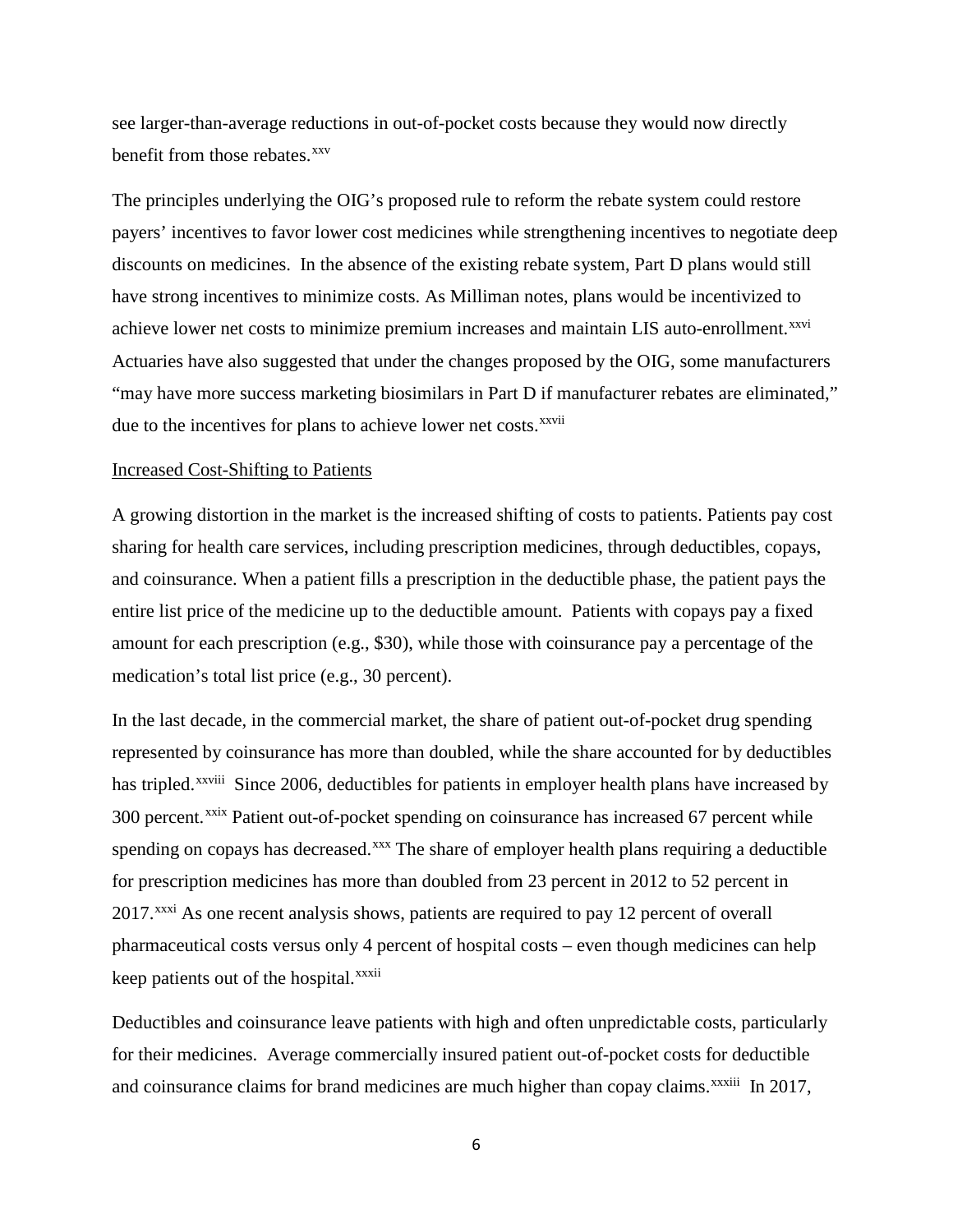more than half of commercially insured patients' out-of-pocket spending for brand medicines was for medicines filled while a patient was in the deductible or with coinsurance, an increase of 20 percent from 2013.<sup>xxxiv</sup> Patients with chronic conditions are disproportionately impacted by high out-of-pocket costs.<sup>xxxv</sup>

In Medicare Part D, there has been a substantial increase in the use of coinsurance and complex, multi-tiered formularies. Today, 93 percent of stand-alone Part D plans (PDPs) use formularies withfive coverage tiers, and 7 percent are now using a sixth tier.<sup>xxxvi</sup> The percentage of Part D Today, 62 percent of all medicines covered by PDPs are covered on a coinsurance tier. XXXVII drugs subject to coinsurance jumped by nearly 20 percentage points between 2016 and 2019.

When patients receive medical care from an in-network hospital or physician, deductible and coinsurance payments are based upon discounted rates negotiated between the health plan and the provider. Yet this is not the case for prescription medicines. Health plans (and the PBMs that represent them) negotiate discounts on brand medicines, but the discounts are usually given in the form of rebates paid directly to the health plan or PBM after the prescription is purchased by the patient. These discounted prices are not available to patients with deductibles or coinsurance at the time they fill prescriptions; instead, their cost sharing is generally calculated by the health plan based on the medicine's full list price.

Research shows that rebates paid by biopharmaceutical companies often substantially reduce the listprices of brand medicines.<sup>xxxviii</sup> However, since list prices do not reflect rebates, these list prices and created affordability challenges for many.<sup>[x](#page-8-8)xxix</sup> savings are not directly passed on to patients through lower cost sharing, and patients' out-ofpocket costs for prescriptions filled in the deductible or with coinsurance are higher than they otherwise would be if instead they were based on the discounted cost of the medicine. Thus, the growing use of deductibles and coinsurance for medicines has exposed patients to undiscounted

\*\*\*

As the Subcommittee continues its work on policy solutions to help drive greater transparency and prescription drug affordability, we hope there remains an unwavering commitment to biomedical innovation. We urge the Committee to avoid overly broad policies that may seem designed to "shame" manufacturers while doing little to make prescriptions more affordable for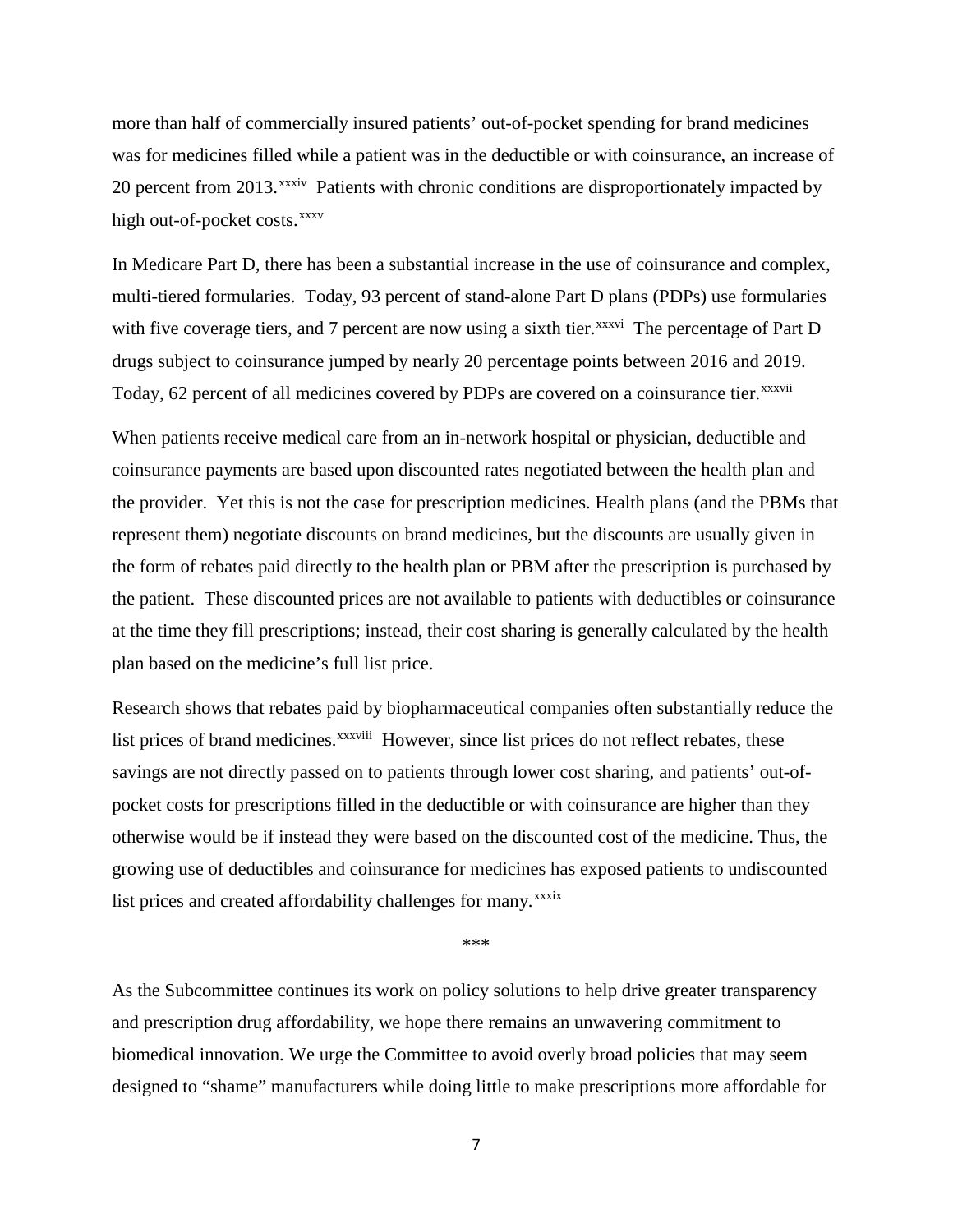patients. PhRMA appreciates the opportunity to testify and looks forward to continuing to

engage with the Committee on these critically important issues.

l

<span id="page-7-6"></span>vii 2010 Medicare Trustees Report, Table V.C2, p. 234.

<span id="page-7-12"></span>xiii IQVIA. 2019 Global Use and Spending on Medicine. January 2019.

<span id="page-7-13"></span><sup>xiv</sup> Fein AJ. "Don't Blame Drug Prices on 'Big Pharma'." Wall Street Journal. February 2019.<br><sup>xv</sup> Quintiles IMS Institute. "Estimate of Medicare Part D Costs After Accounting for Manufacturer Rebates."

October 2016; Gronholt-Pedersen J, et al. "Novo Nordisk Defends U.S. Diabetes Drug Pricing." Reuters. November

2016.; Silverman E. "What the 'Shocking' Gilead Discounts on its Hepatitis C Drugs Will Mean." Wall Street

Journal. February 2015.; Barrett, P, and Langreth, R. "The Crazy Math Behind Drug Prices: Intermediaries that

Negotiate to Lower Prices May Cause Them to Increase Too." Bloomberg Businessweek, June 2017.

<span id="page-7-17"></span>xviii Evans R, Hinds S. "US Rx Net Prices Fall 5.1 percent (real) in 3Q18." SSR Health. December 2018.

<span id="page-7-18"></span>xix Barrett P, and Langreth, R. "The Crazy Math Behind Drug Prices: Intermediaries that Negotiate to Lower Prices May Cause Them to Increase Too*." Bloomberg Businessweek*. June 2017; Langreth R et al. "Decoding Big Pharma's Secret Drug Pricing Practices." *Bloomberg*. June 2016.

<span id="page-7-20"></span><span id="page-7-19"></span>xx SSR Health. "US Brand Net Pricing Growth 0.2% in 3Q17." Published December 18, 2017. Accessed April 2018. xxi 82 Fed. Reg. at 56336; Medicare Payment Advisory Commission. Report to the Congress: Medicare Payment Policy. Chapter 14: The Medicare Prescription Drug Program (Part D): Status Report. March 2018; 84 Fed. Reg. at

2341; Fein A. Don't Blame Drug Prices on "Big Pharma." Wall Street Journal. February 3, 2019. <https://www.wsj.com/articles/dont-blame-drug-prices-on-big-pharma-11549229031>

<span id="page-7-21"></span>xxii IHS Markit. "Passing a Portion of Negotiated Rebates Through to Seniors with Diabetes Can Improve Adherence and Generate Savings in Medicare." May 2018.

<span id="page-7-22"></span>xxiii Department of Health and Human Services, Office of Inspector General. "Fraud and Abuse; Removal of Safe Harbor Protection for Rebates Involving Prescription Pharmaceuticals and Creation of New Safe Harbor Protection for Certain Point-of-Sale Reductions in Price on Prescription Pharmaceuticals and Certain Pharmacy Benefit Manager Service Fees." 83 Fed. Reg. 2340 (Feb. 6, 2019).

<span id="page-7-23"></span>xxiv 83 Fed. Reg. 2340. See regulatory impact analysis, Table 2.B.

<span id="page-7-24"></span>xxv 83 Fed. Reg. 2340.

<span id="page-7-25"></span>xxvi Klaisner J et al. "Impact of Potential Changes to the Treatment of Manufacturer Rebates." Milliman, January 2019.

<span id="page-7-26"></span>xxvii *Id*.

<span id="page-7-27"></span>xxviii Claxton G et al. Payments for Cost Sharing Increasing Rapidly Over Time. Peterson-Kaiser Health System Tracker. April 2016. http://www.healthsystemtracker.org/insight/examining-high-prescription-drug-spending-forpeople-with-employer-sponsored-health-insurance/

<span id="page-7-0"></span><sup>i</sup> PhRMA annual membership survey, Washington DC: PhRMA, 2007-2017.

<span id="page-7-1"></span>ii Adis R&D Insight Database. June 2018.

<span id="page-7-2"></span>iii Analysis Group. The Biopharmaceutical Pipeline: Innovative Therapies in Clinical Development, July 2017.

<span id="page-7-3"></span>iv Altarum Institute. Projections of the prescription drug share of national health expenditures including non-retail. May 2018.

<span id="page-7-4"></span><sup>v</sup> Congressional Budget Office. April 2014 Medicare Baseline, and CBO Medicare baselines for 2004-2013.

<span id="page-7-5"></span>vi CMS Press Release. "Medicare Part D Premiums Continue to Decline in 2019." July 2018.

<span id="page-7-7"></span>viii See 2018 Medicare Trustees Report, p. 144, footnote 66.

<span id="page-7-8"></span>ix See 2014 Medicare Trustees Report, p. 150, footnote 63; 2018 Medicare Trustees Report, p. 143, Table IV. B8; and Medicare Trustees Reports for 2007 through 2016.

<span id="page-7-9"></span><sup>x</sup> Fein AJ. Drug Channels Institute. 2014‐15 Economic Report on Retail, Mail, and Specialty Pharmacies. January 2015.

<span id="page-7-10"></span>xi Generic Pharmaceutical Association. Generic Drug Savings in the U.S. 2018.

<span id="page-7-11"></span>xii IQVIA. Medicine Use and Spending in the U.S.: A Review of 2018 and Outlook to 2023. May 2019.

<span id="page-7-14"></span>

<span id="page-7-15"></span><sup>&</sup>lt;sup>xvi</sup> Berkeley Research Group. "The Pharmaceutical Supply Chain: Gross Drug Expenditures Realized by Stakeholder." January 2017.

<span id="page-7-16"></span>xvii Girod CS et al. "2017 Milliman Medical Index." May 2017.